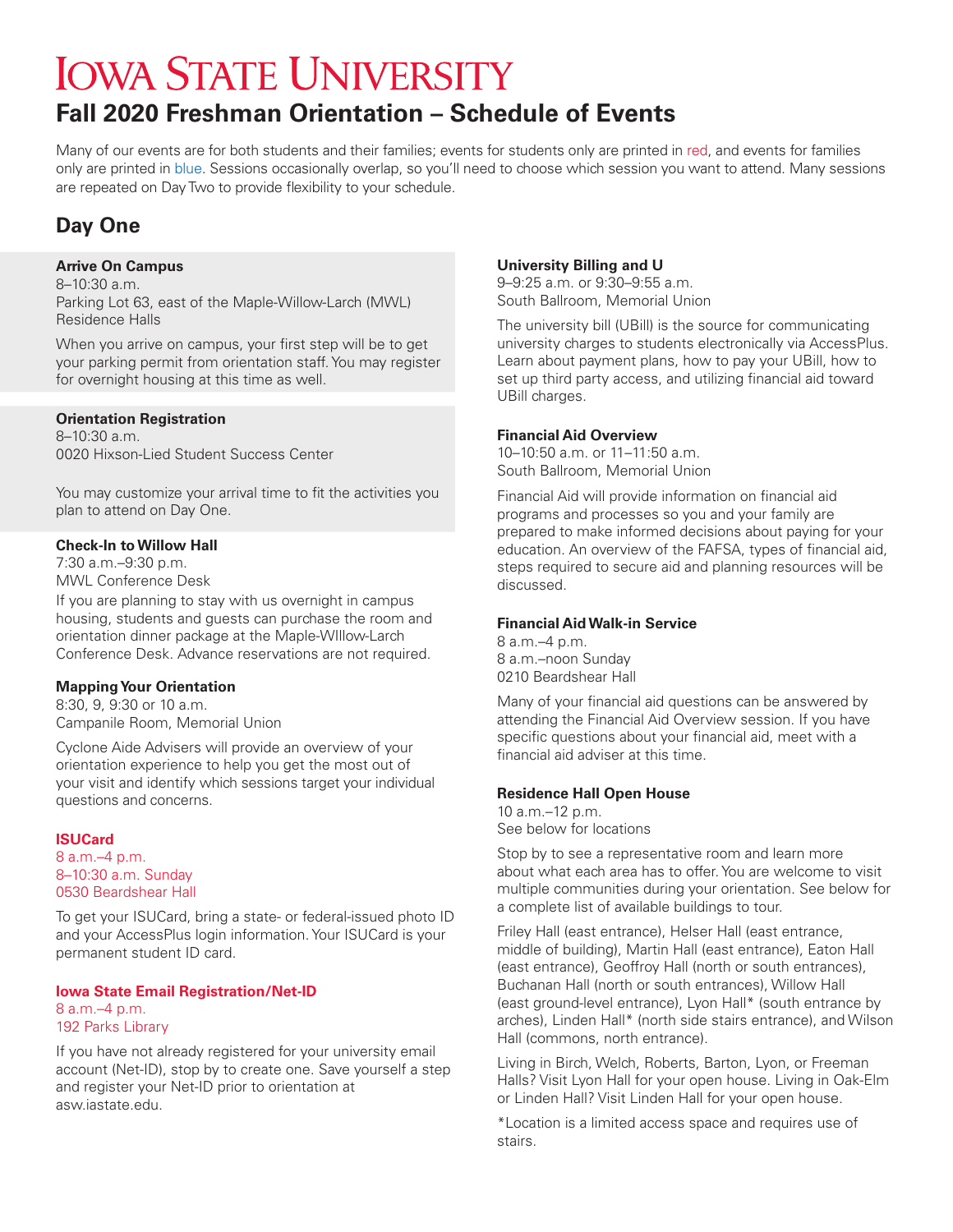## **Sororities and Fraternities**

 $10-11$  a.m. Maintenance Shop, Memorial Union

Iowa State sorority and fraternity leaders and staff will talk about the benefits of sorority and fraternity membership by sharing stories of academic and civic engagement, friendship, leadership, and social justice. The session will cover why students choose to join, how to join, and what the experience will be like after joining a sorority and fraternity.

## **Campus Walking Tour**

10–11 a.m. North exit of Memorial Union

Meet a Cyclone Aide at the Fountain of the Four Seasons outside the Memorial Union for a guided tour of campus.

## **Parks Library Tour**

11:15 a.m.–12 p.m. (Monday–Friday) 198 Parks Library

Learn about the library's spaces, collections, and services. Enjoy a tour of the library, including the Grant Wood Murals.

## **Lunch on Your Own**

11 a.m.–12:30 p.m.

Lunch is available to purchase in several locations including the Memorial Union and The Hub. Some locations are closed on Sundays; local restaurants will be open. Guests with special dietary needs are encouraged to discuss options before orientation by contacting ISU Dining at dining@iastate.edu or by calling 515 294-3812. Check dining. iastate.edu for hours, menus, and locations.

## **Arrive at University Welcome**

Prior to 12:45 p.m.

Locations will vary by academic college.

## **University Welcome**

1–1:30 p.m.

This is your official welcome to Iowa State University! Important information about the remainder of your orientation program will be highlighted.

#### **Academic College Meeting and Activities** 1:30–5 p.m.

Learn more about your academic program at Iowa State. Attendance is required in order to register for classes on Day Two. This session includes important information about selecting your fall courses, registering for classes, graduation requirements, and your Day Two advising appointment.

Your academic college may provide individualized programming for students and families in separate locations.

## **Dinner**

5–6 p.m.

Friley Windows Dining Center

Cyclone Aides will join you to answer your questions while you experience Friley Windows for dinner. If you purchased the room and dinner package, the cost of dinner is included. If you did not purchase the package, a buffet-style dinner is offered at an orientation rate of \$11.50 per person (\$8.50 for ages 4-9; no charge for children aged 3 and under).

## **What You Need to Know**

### 6:15–8 p.m. Students - South Ballroom, Memorial Union Family members - Sun Room, Memorial Union

These sessions, one created for students and one created for families, are a great way to cap off your first day of orientation. Get all the first year details in these sessions, including services provided by our Dean of Students Office and the Department of Public Safety.

You will also meet up with other new Cyclones to learn about living on campus and roommates, adjusting to campus life, money management, academic support services, and more.

## **Munch and Mingle**

8–8:45 p.m. Memorial Union Commons

This is your official meet up location after the What You Need to Know session. Enjoy light refreshments, discuss fall class selections, and make plans for Day Two.

## **Evening Recreation**

9–10:30 p.m.

Meet on the mezzanine level of Willow Residence Hall

Students can enjoy volleyball, basketball, Ultimate Frisbee, or board games. Please wear closed-toe athletic shoes if you plan to participate in sporting activities.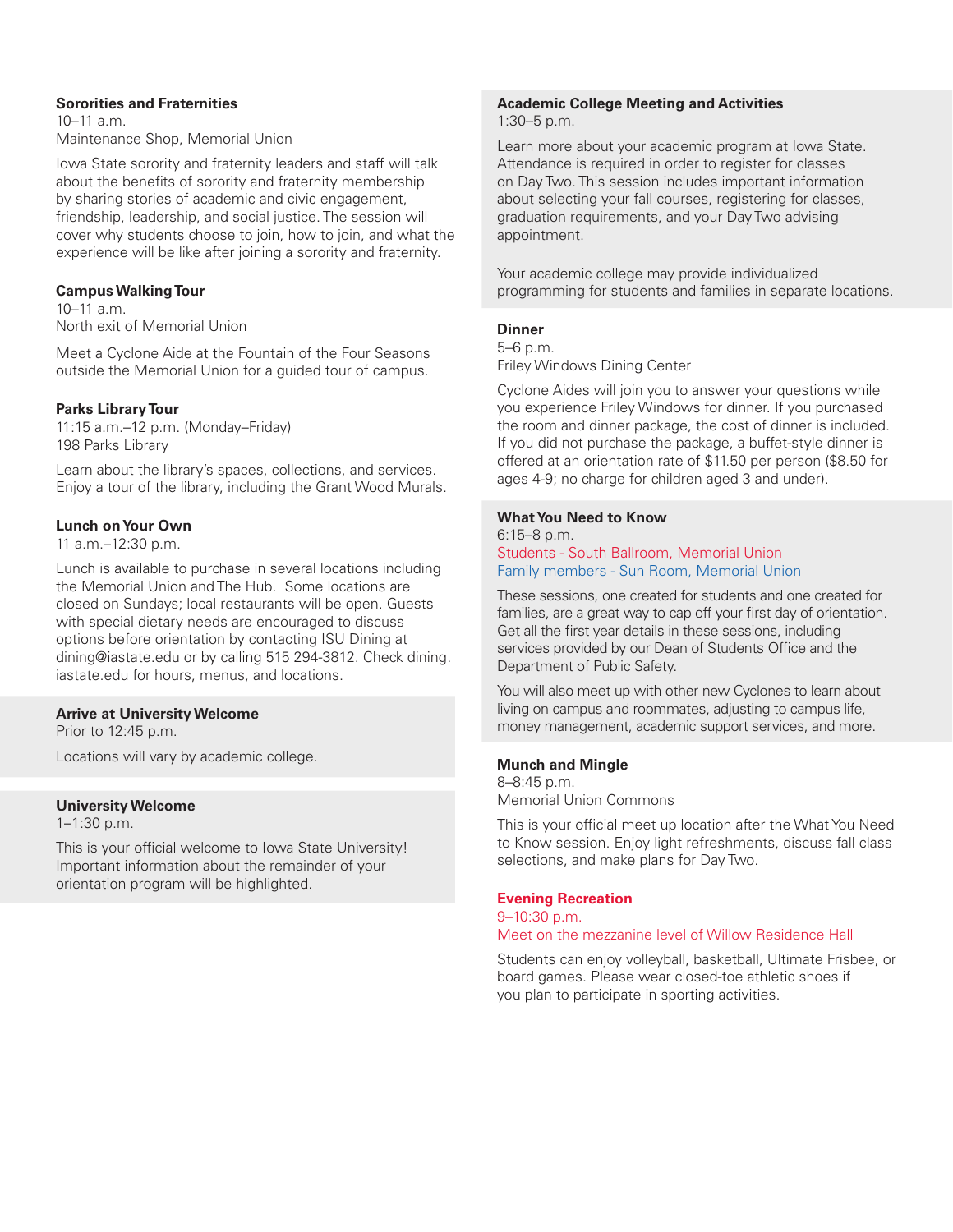## **Day Two**

## **Check out of Willow Hall**

Before 8 a.m.

## **Breakfast on Your Own**

7–8 a.m.

Breakfast can be purchased at several locations on campus, including East Side Market located in the Maple-Willow-Larch Commons (convenience items), the Memorial Union (hot and convenience items), the Hub (Roasterie Cafe coffee and pastries), and Friley Windows (full hot breakfast).

## **Advising Appointments**

8 a.m.–2 p.m. Scheduled by colleges

During this time, you will meet with an academic adviser and register for your fall classes. Your advising appointment information is provided during the College Meeting on Day One.

## **Financial Aid Walk-in Service**

8 a.m.–4 p.m. 0210 Beardshear Hall

Many of your financial aid questions can be answered by attending the Financial Aid Overview session. If you have specific questions about your financial aid, meet with a financial aid adviser at this time.

## **ISUCard**

8 a.m.–4 p.m. 0530 Beardshear Hall

If you didn't get your ISUCard on Day One, be sure to do that today. You'll need a state- or federal-issued photo ID and your AccessPlus login information to get your ISUCard.

## **Iowa State Email Registration/Net-ID**

8 a.m.–4 p.m. 192 Parks Library

If you have not already registered for your university email account (Net-ID), stop by to create one. Save yourself a step and register your Net-ID prior to orientation at asw.iastate. edu.

#### **Key Topics for Family Members**  $8:15-10$  a.m. Sun Room, Memorial Union

Start your morning with important information from Thielen Student Health Center services and student health insurance, transportation, logistics of residence hall Move-In Day, selecting a meal plan, and much more.

A panel of Iowa State faculty will also discuss your student's academic experience and tips on how they can adjust to the college classroom.

## **Being New at ISU** 9–10 a.m. or 11 a.m.–12 p.m. Pioneer Room, Memorial Union

Meet new Cyclones and prepare for the upcoming adventure with this session covering on-campus living and dining, campus life and involvement, parking, health and wellness, and more.

## **Financial Aid Overview**

10–10:50 a.m. South Ballroom, Memorial Union See Day One for session description.

## **Campus Walking Tour**

10–11 a.m. North exit of Memorial Union - Fountain of the Four Seasons See Day One for session description.

#### **Your Cyclone Family Adventure** 10:15–11:15 a.m.

Gallery Room, Memorial Union

Discuss how to communicate with your student, encourage them to thrive and support them in overcoming their challenges. Staff from Dean of Students Office will facilitate an interactive dialogue focusing on what to expect in the first six weeks and strategies to effectively navigate a successful transition.

## **Parks Library Tour**

11:15 a.m.–12 p.m. (Monday - Friday) 198 Parks Library

See Day One for session description.

## **Resource Fair**

11:30 a.m.–1 p.m. Great Hall, Memorial Union

Come and browse! Campus and community representatives provide materials about programs, activities, and services at Iowa State. Students can register for Destination Iowa State.

## **Sororities and Fraternities**

1–2 p.m. Maintenance Shop, Memorial Union

See Day One for session description.

## **Recreation Services Facilities Self-Guided Tour**

1–3 p.m.

State Gym and/or Lied Recreation Athletic Center

Tour the recreation facilities at State Gym and/or Lied Recreation Athletic Center. Stop by the front service desk to pick up a tour handout and explore at your own pace.

## **University Billing and U**

1–1:25 p.m. South Ballroom, Memorial Union

See Day One for session description.